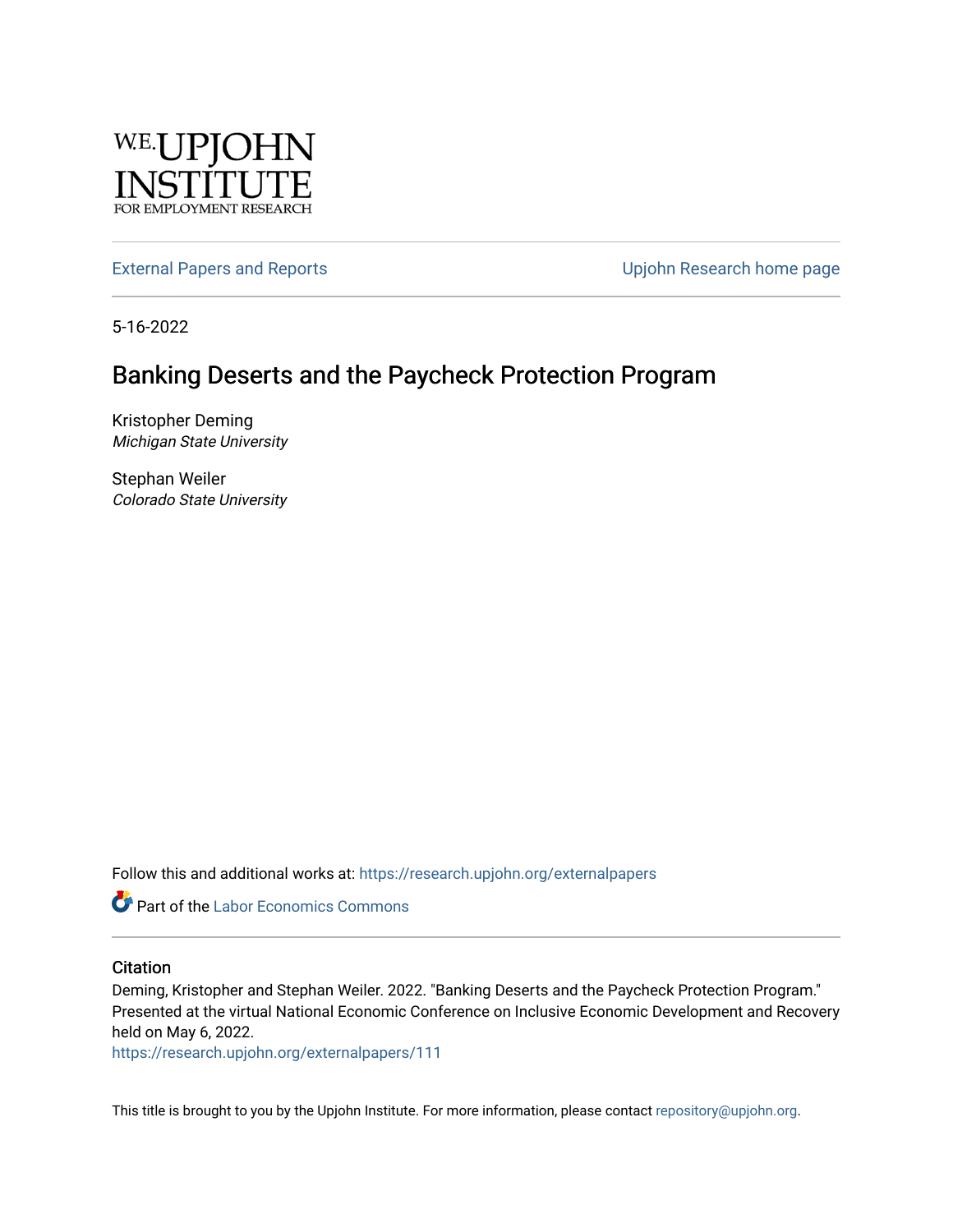<span id="page-1-1"></span><span id="page-1-0"></span>

Kristopher Deming and Stephan<br>Weiler

## Banking Deserts and the Paycheck Protection Program

Kristopher Deming  $1$  and Stephan Weiler<sup>2</sup>

<sup>1</sup>Michigan State University

<sup>2</sup>Colorado State University

May 6, 2022

K ロ ▶ K 何 ▶ K ヨ ▶ K ヨ ▶ 그리도 K 9 Q (N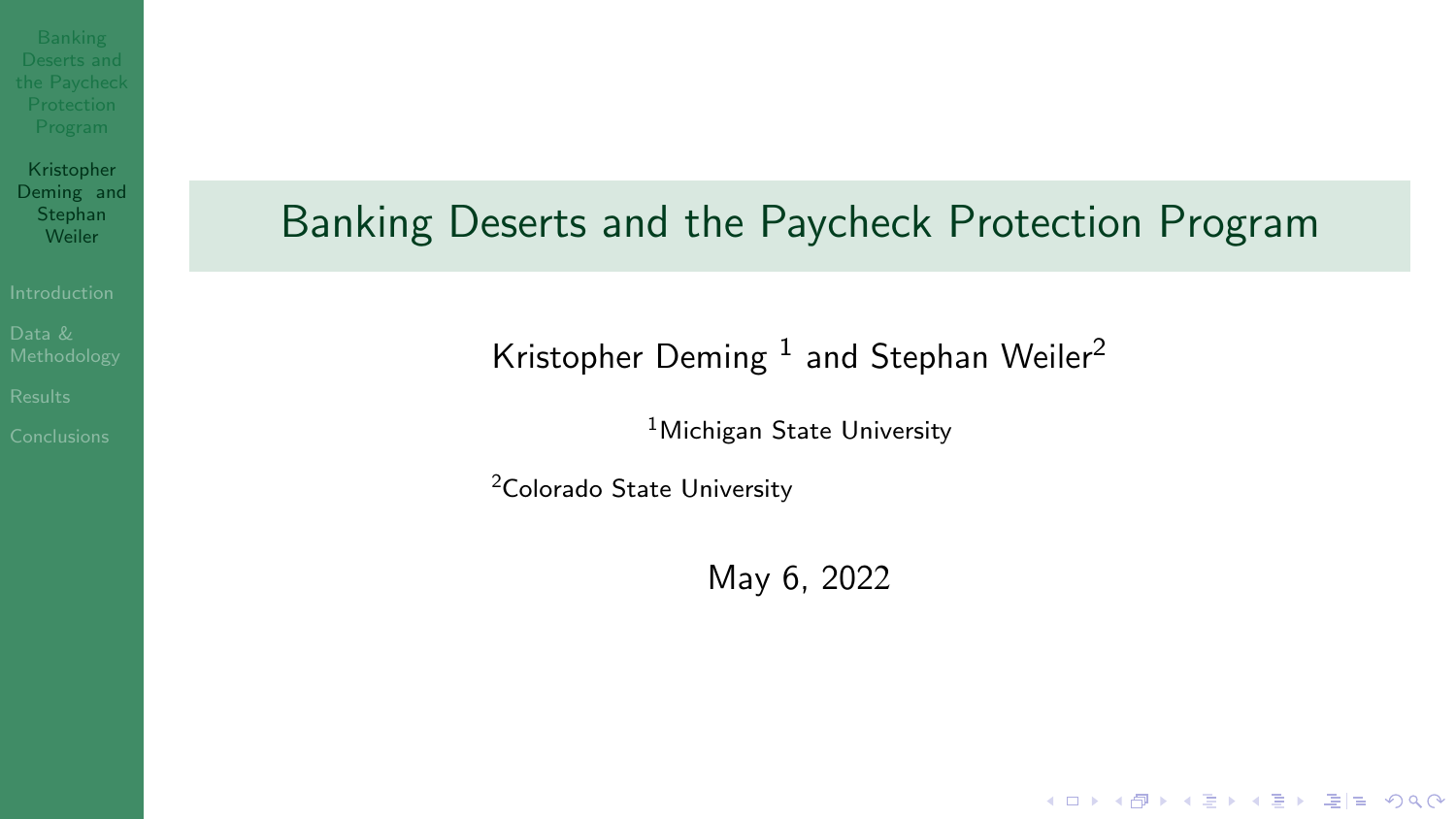# <span id="page-2-0"></span> $D_{\text{Deserts and}}$  anking  $D_{\text{Deserts and}}$  and  $D_{\text{Destrain}}$  and  $D_{\text{Destrain}}$  and  $D_{\text{Destrain}}$  and  $D_{\text{Destrain}}$  and  $D_{\text{Destrain}}$  and  $D_{\text{Destrain}}$  and  $D_{\text{Destrain}}$  and  $D_{\text{Destrain}}$  and  $D_{\text{Destrain}}$  and  $D_{\text{Destrain}}$  and  $D_{\text{Destrain}}$  and  $D_{\text{Destr$

Kristopher Deming and<br>Stephan

- $S_{\text{Lephan}}$  The pandemic has exposed many underlying inequalities throughout the [Introduction](#page-2-0) **Introduction**
- Data & **• •** Access to banking services is one such inequality that has been further  $\epsilon$  exposed by the pandemic and the response to it.
- Many American live in a banking desert or banking hinterland. [Conclusions](#page-16-0)
	- This may make it harder on small businesses since they will not have as much access to "relational lending."
	- The pandemic caused many businesses to layoff their workers.
	- The Paycheck Protection Program (PPP), was created in March 2020 to help struggling small business owners retain their employees.
		- Loans were originally distributed through existing SBA 7(a) lenders.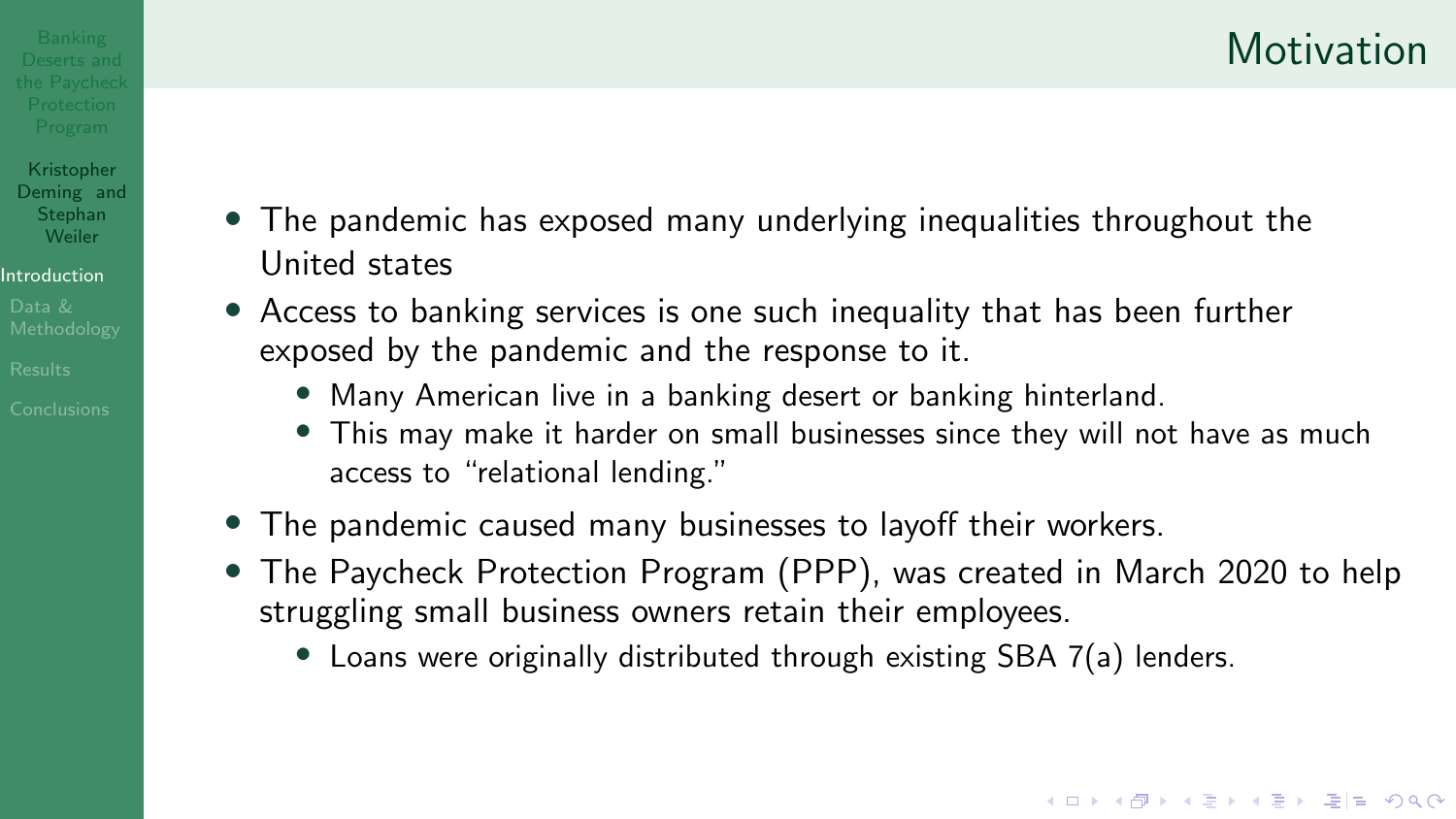#### **Research Question**

K ロ ▶ K 何 ▶ K 로 ▶ K 로 ▶ 그리도 K 9 Q @

#### Kristopher Deming and Stephan Weiler

#### [Introduction](#page-2-0)

- 
- 
- 
- INSTANCE **1980 CONSTRAINED A CONSTRAINED VIOLET CONSTRAINED A • We examine how the preexisting geographic distribution of banks affected the** [Methodology](#page-4-0) **disbursement of PPP loans.**<br>Results
- [Results](#page-7-0)  **We have three main hypotheses:** 
	- Relative banking deserts and hinterlands received fewer PPP loans.
	- Loans went to relatively advantaged labor markets.
	- The smallest businesses (those with less than 50 and less than 10 employees) were not the major beneficiaries of the program.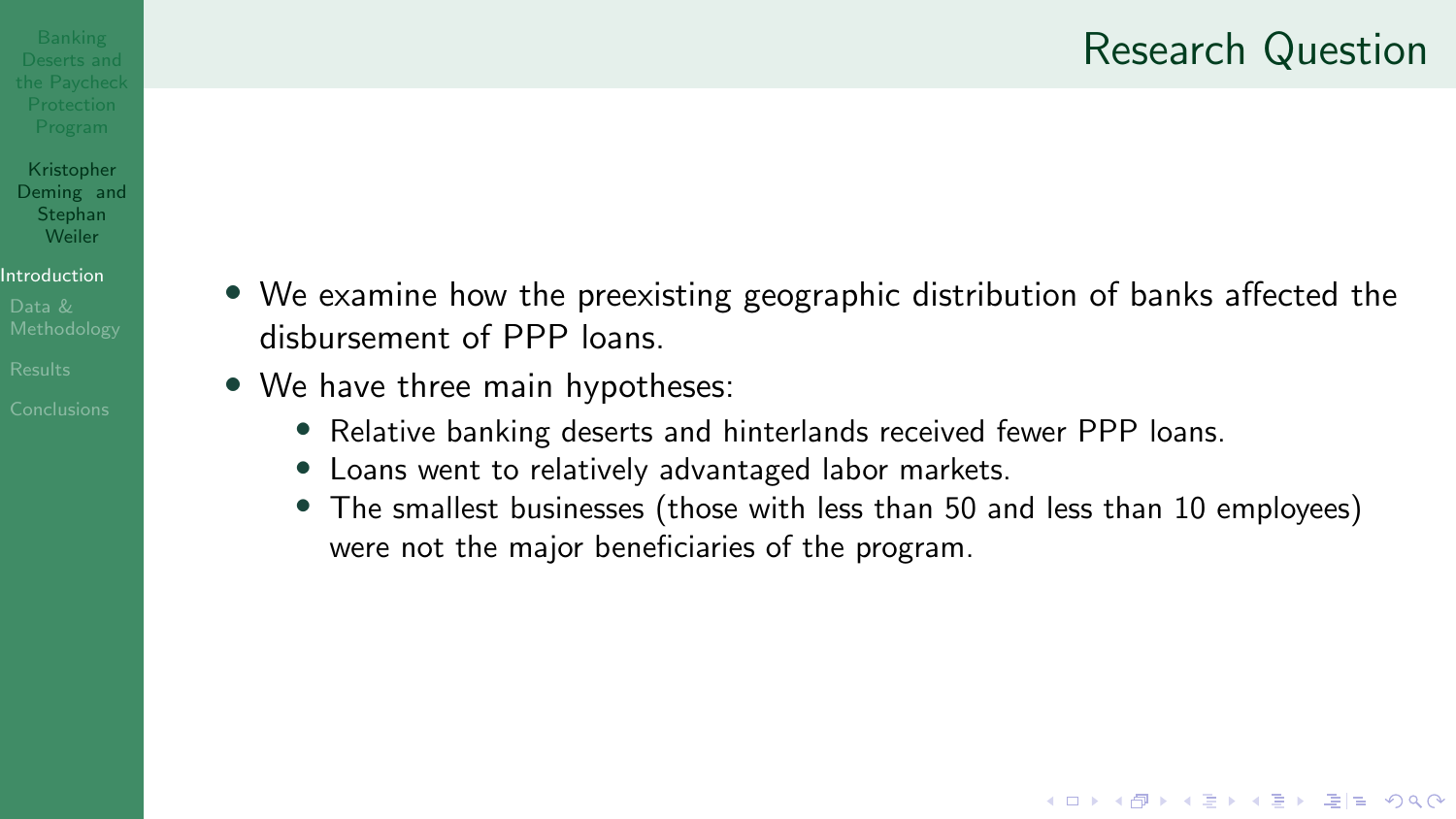<span id="page-4-0"></span>

Kristopher Deming and **Stephan** Weiler

#### Data & Methodol

## [Results](#page-7-0) **Results**

K ロ ▶ K @ ▶ K 할 ▶ K 할 ▶ [할 바 ) 9 Q @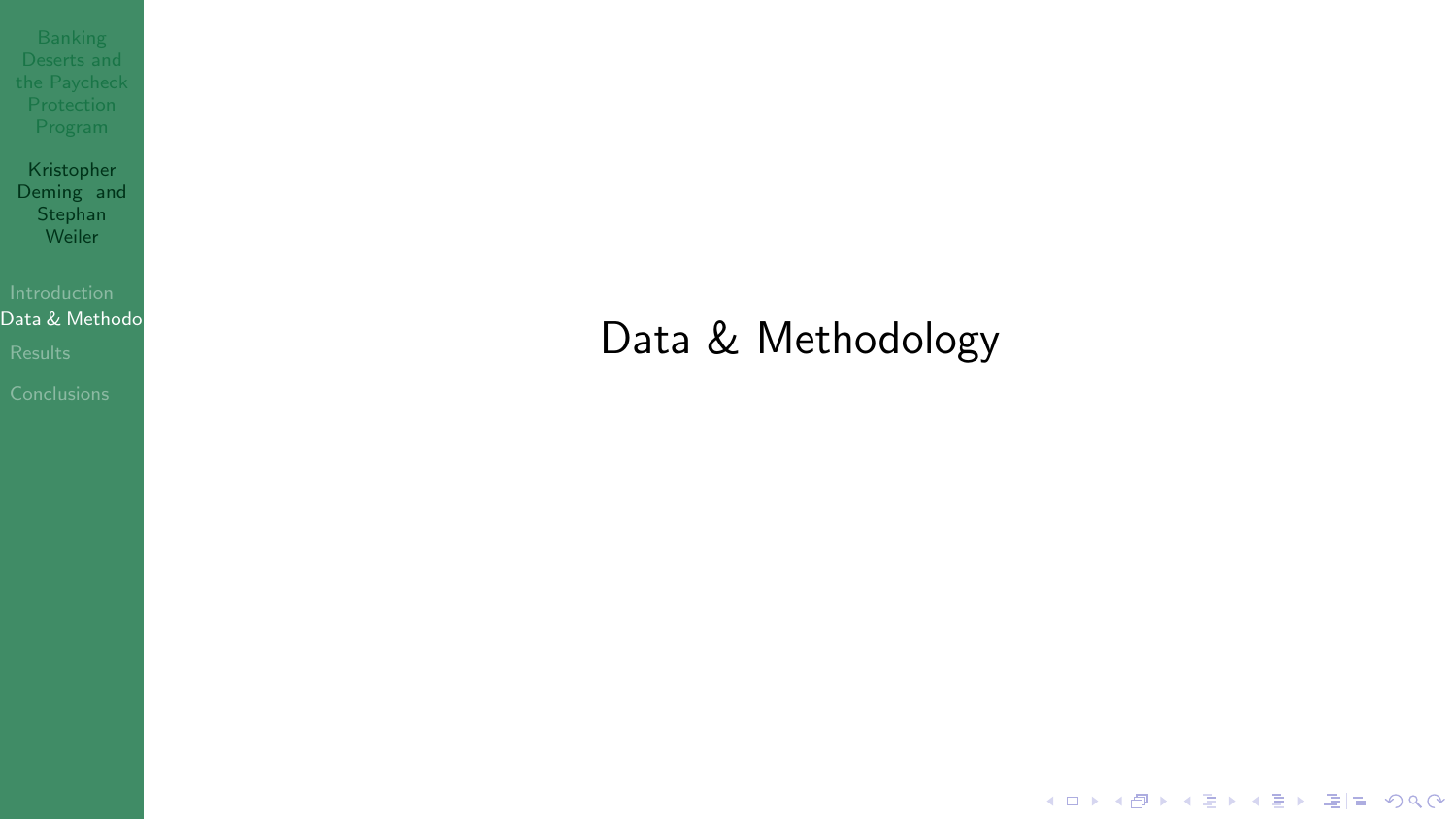K ロ ▶ K 何 ▶ K ヨ ▶ K ヨ ▶ 그리도 K 9 Q (N

- 
- Kristopher Deming and Stephan Weiler
- Data & Methodo
- 
- 
- PPP loan data come from the Small Business Administration (November 2020).
	- Number of loans, loan amount, number of jobs reported, and business address.
- Banking data come from the Federal Deposit Insurance Corporation and the National Credit Union Administration.
	- Number, type, and location of banks.
- These data are combined with other county-level measures and then aggregated up to the commuting zone level.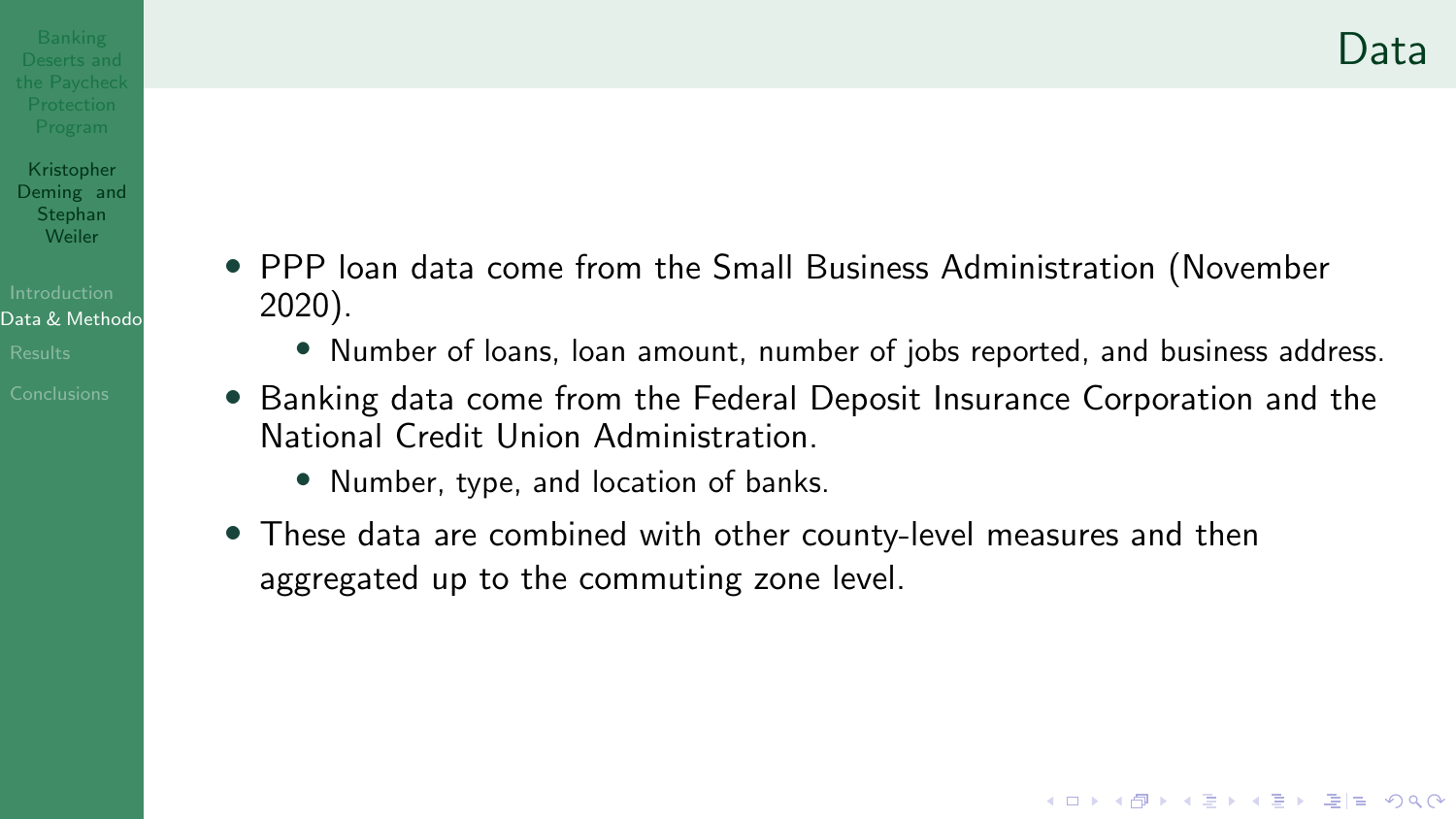#### Kristopher Deming and Stephan Weiler

#### Data & Methodo

 $Y_i = \beta_0 + \beta_1$  Bank Concentration<sub>i</sub> +  $\beta_2$ (Bank Concentration)<sup>2</sup> +  $\beta_3$  Bank HQs,  $+\beta_4(BankHQs)^2_i+\beta_5 COVID19_i+\beta_6 NonWhite~Share_i$  $+\beta_7$ Smallest Business Share<sub>i</sub> +  $\beta_8 \frac{Emp.}{Pop.} + \beta_9 \frac{H.H.Med.lnc.}{H.H.Mean Inc.}$  $+ \beta_{10}$ GDP per Capita<sub>i</sub> +  $\beta_{11}BA +$  Share<sub>i</sub> +  $\epsilon_i$ 

K ロ ▶ K 何 ▶ K 로 ▶ K 로 ▶ 그리도 YO Q @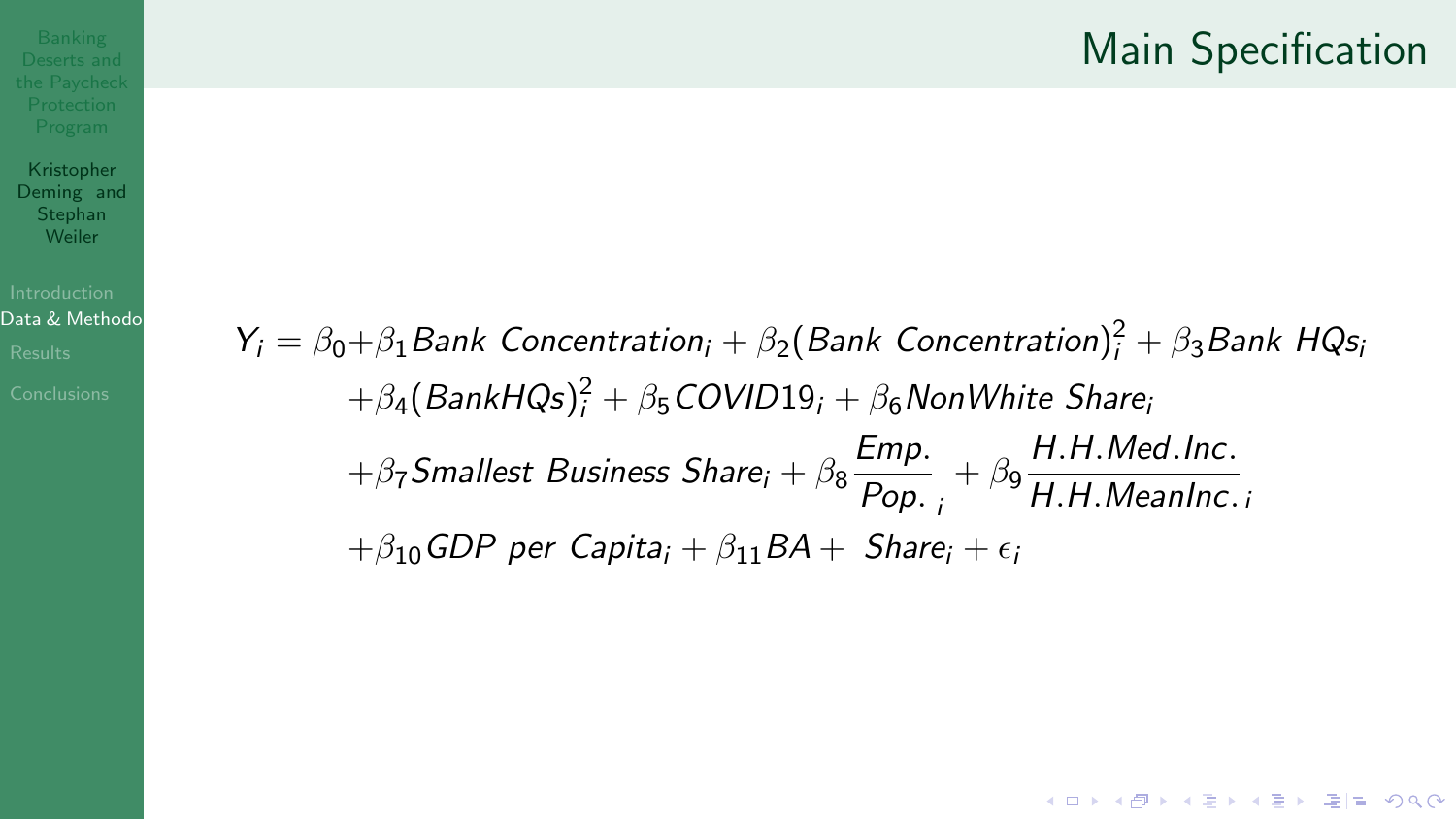<span id="page-7-0"></span>

Kristopher Deming and **Stephan** Weiler

[Results](#page-7-0)

#### **Results**

K ロ ▶ K 御 ▶ K 君 ▶ K 君 ▶ (君) 第1章 1990년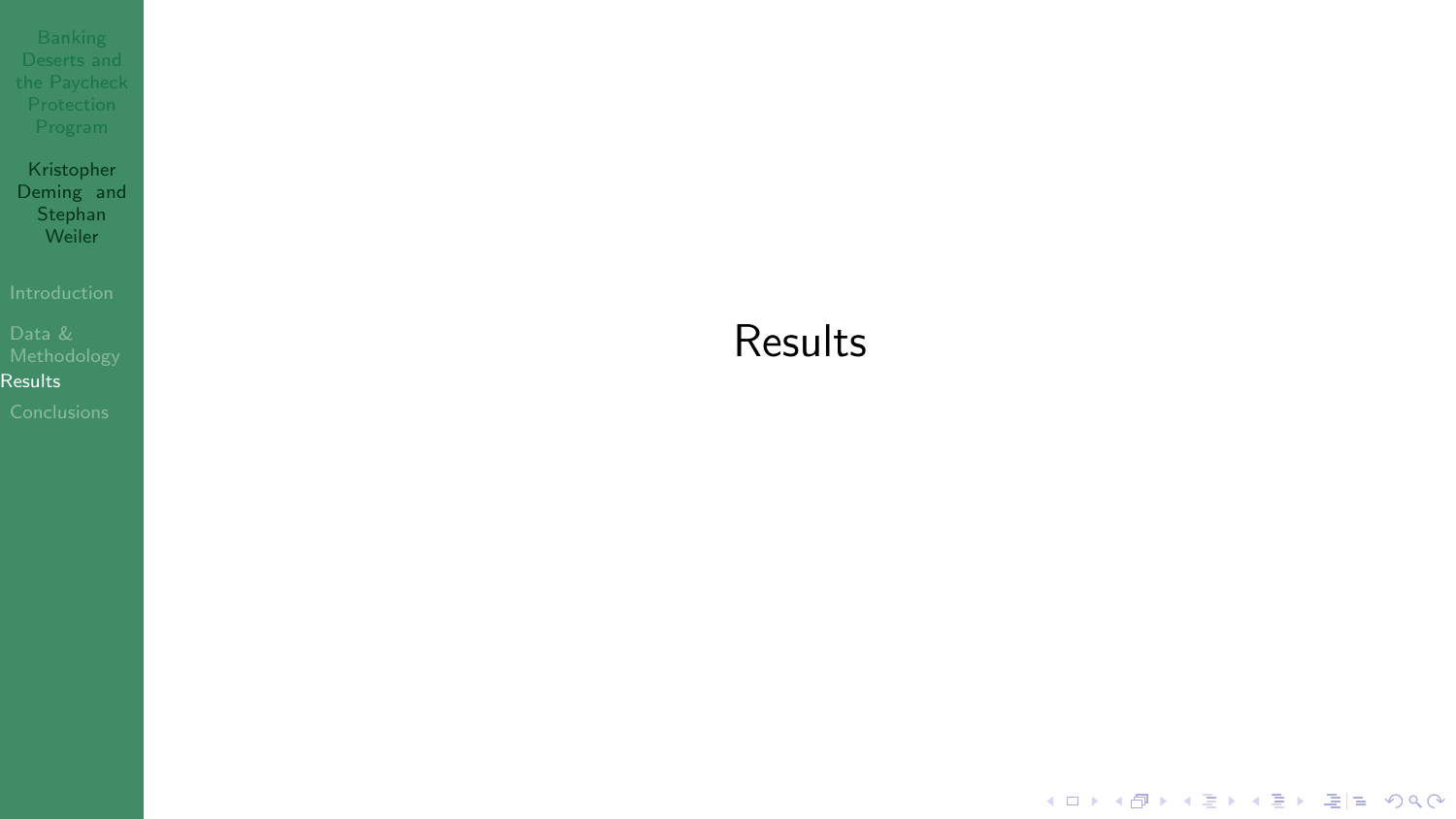### All PPP Loans: Hypothesis 1

K ロ ▶ K @ ▶ K 할 ▶ K 할 ▶ [ 할 날 수 있어

| Kristopher |  |
|------------|--|
| Deming and |  |
| Stephan    |  |
| Weiler     |  |

|  | Introductior |  |  |  |
|--|--------------|--|--|--|
|  |              |  |  |  |
|  |              |  |  |  |

| Weiler                        |                                    | Loans per Sm. Bus. | Amount per Sm. Bus. | Jobs per Sm. Bus. |
|-------------------------------|------------------------------------|--------------------|---------------------|-------------------|
| Introduction                  | Banks $+$ C.U.s per 10k            | $1.002***$         | $-0.234*$           | $-0.183$          |
| Data &                        |                                    | (6.89)             | $(-1.78)$           | $(-1.37)$         |
| Methodology<br><b>Results</b> | $(Banks + C.U.s per 10k)^2$        | $-0.527***$        | 0.049               | 0.012             |
| <b>Conclusions</b>            |                                    | $(-5.76)$          | (0.57)              | (0.15)            |
|                               | Bank HQs per 10k                   | $0.333**$          | 0.102               | 0.215             |
|                               |                                    | (2.46)             | (0.73)              | (1.61)            |
|                               | (Bank HQs per $10k$ ) <sup>2</sup> | $-0.115$           | $-0.079$            | $-0.096$          |
|                               |                                    | $(-1.24)$          | $(-0.47)$           | $(-0.60)$         |

Highlighted standardized results presented. All specifcations include the full slate of controls and robust standard errors were calculated. T-statistics included in parenthesis.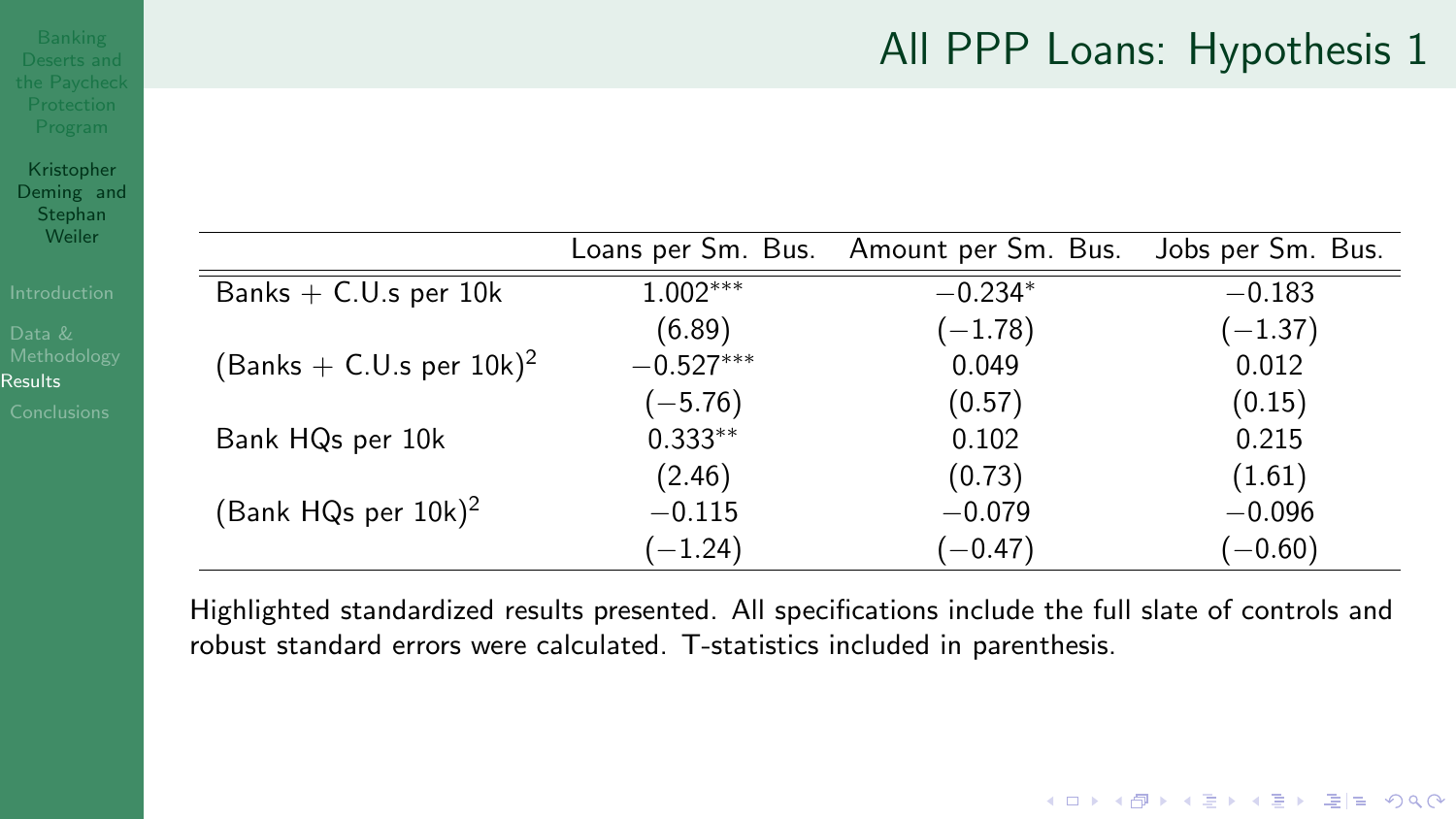# $\mathsf{AII}$  PPP Loans: Hypotheses 2 & 3 the Paycheck and  $\mathsf{AII}$  PPP Loans: Hypotheses 2 & 3

K ロ ▶ K 何 ▶ K 로 ▶ K 로 ▶ 그리도 K 9 Q @

| Introduction           |                           |             | Loans per Sm. Bus. Amount per Sm. Bus. Jobs per Sm. Bus. |            |
|------------------------|---------------------------|-------------|----------------------------------------------------------|------------|
| Data &                 | Employment<br>Population  | $0.203***$  | $0.206***$                                               | $0.219***$ |
| Methodology<br>desults |                           | (4.08)      | (3.20)                                                   | (2.67)     |
| Conclusions            | Share of Bus. $<$ 10 Emp. | $-0.148***$ |                                                          |            |
|                        |                           | $(-3.39)$   |                                                          |            |
|                        | Share of Bus. $<$ 50 Emp. | $-0.151***$ |                                                          |            |
|                        |                           | $(-3.58)$   |                                                          |            |

Kristopher Deming and Stephan Weiler

**[Results](#page-7-0)** 

Highlighted standardized results presented. All specifcations include the full slate of controls and robust standard errors were calculated. T-statistics included in parenthesis.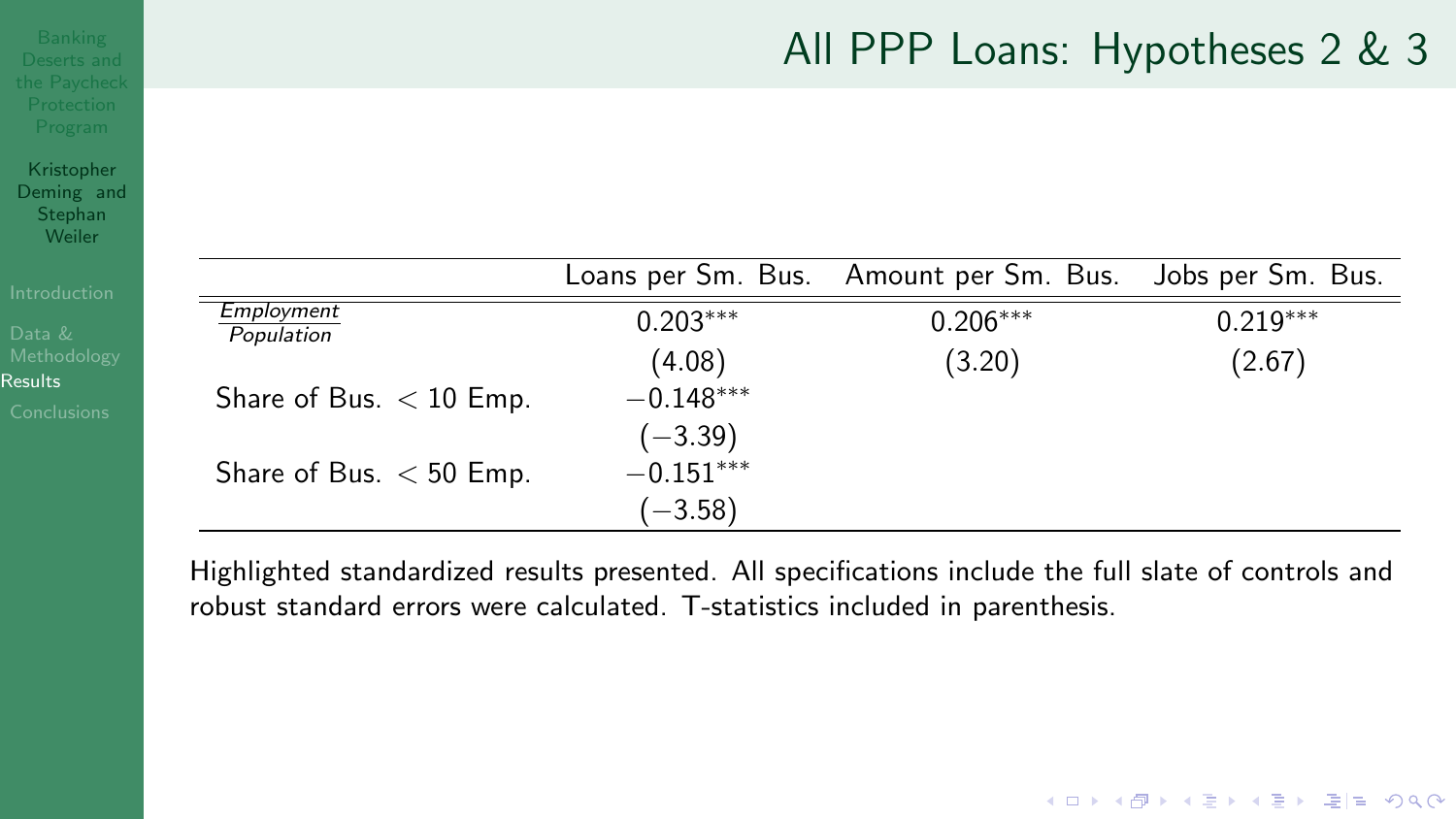# Deserts and First Round PPP Loans: Hypothesis 1

| Weiler                        |                                        |             | Loans per Sm. Bus. Amount per Sm. Bus. | Jobs per Sm. Bus. |
|-------------------------------|----------------------------------------|-------------|----------------------------------------|-------------------|
| Introduction                  | Banks $+$ C.U.s per 10k                | $0.968***$  | 0.001                                  | 0.057             |
| Data &                        |                                        | (7.05)      | (0.01)                                 | (0.47)            |
| Methodology<br><b>Results</b> | (Banks $+$ C.U.s per 10k) <sup>2</sup> | $-0.564***$ | $-0.097$                               | $-0.142*$         |
| <b>Conclusions</b>            |                                        | $(-6.69)$   | $(-1.38)$                              | $(-1.86)$         |
|                               | Bank HQs per 10k                       | $0.397***$  | $0.211*$                               | $0.364***$        |
|                               |                                        | (2.96)      | (1.68)                                 | (2.92)            |
|                               | (Bank HQs per $10k$ ) <sup>2</sup>     | $-0.272***$ | $-0.256*$                              | $-0.338**$        |
|                               |                                        | $(-3.39)$   | $(-1.74)$                              | $(-2.16)$         |

Kristopher Deming and Stephan<br>Weiler

> Highlighted standardized results presented. All specifcations include the full slate of controls and robust standard errors were calculated. T-statistics included in parenthesis.

> > K ロ ▶ K 何 ▶ K 로 ▶ K 로 ▶ 그리도 K 9 Q @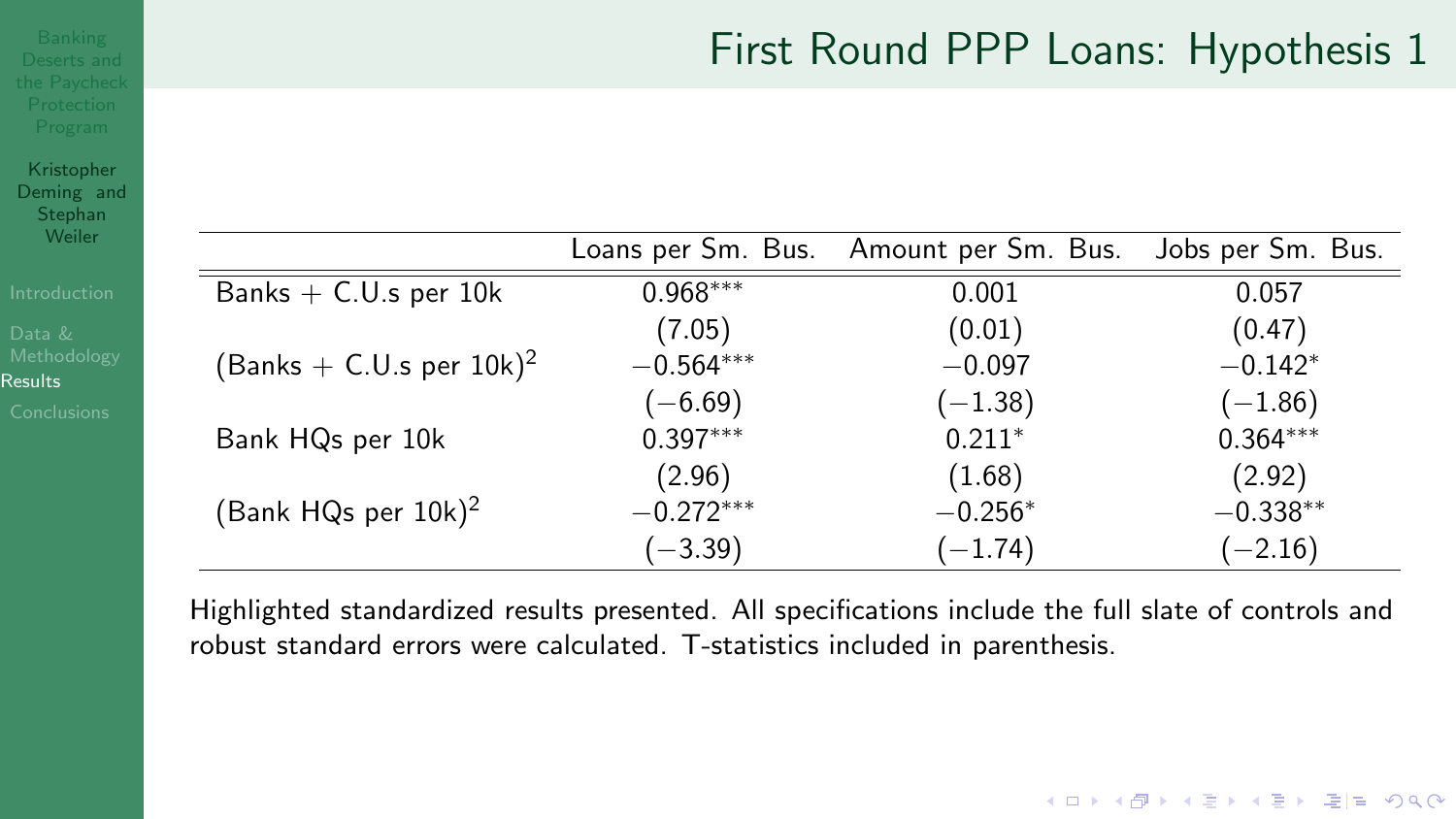# Banking<br>Deserts and First Round PPP Loans: Hypotheses 2 & 3

K ロ ▶ K 何 ▶ K 로 ▶ K 로 ▶ 그리도 K 9 Q @

| <b>Introduction</b>    |                           |             | Loans per Sm. Bus. Amount per Sm. Bus. | Jobs per Sm. Bus. |
|------------------------|---------------------------|-------------|----------------------------------------|-------------------|
| Data &                 | Employment<br>Population  | $0.229***$  | $0.320***$                             | $0.261***$        |
| Methodology            |                           | (5.45)      | (4.37)                                 | (3.73)            |
| desults<br>Conclusions | Share of Bus. $<$ 10 Emp. | $-0.155***$ |                                        |                   |
|                        |                           | $(-432)$    |                                        |                   |
|                        | Share of Bus. $<$ 50 Emp. | $-0.122***$ |                                        |                   |
|                        |                           | $(-3.33)$   |                                        |                   |

Kristopher Deming and **Stephan** Weiler

**[Results](#page-7-0)** 

Highlighted standardized results presented. All specifcations include the full slate of controls and robust standard errors were calculated. T-statistics included in parenthesis.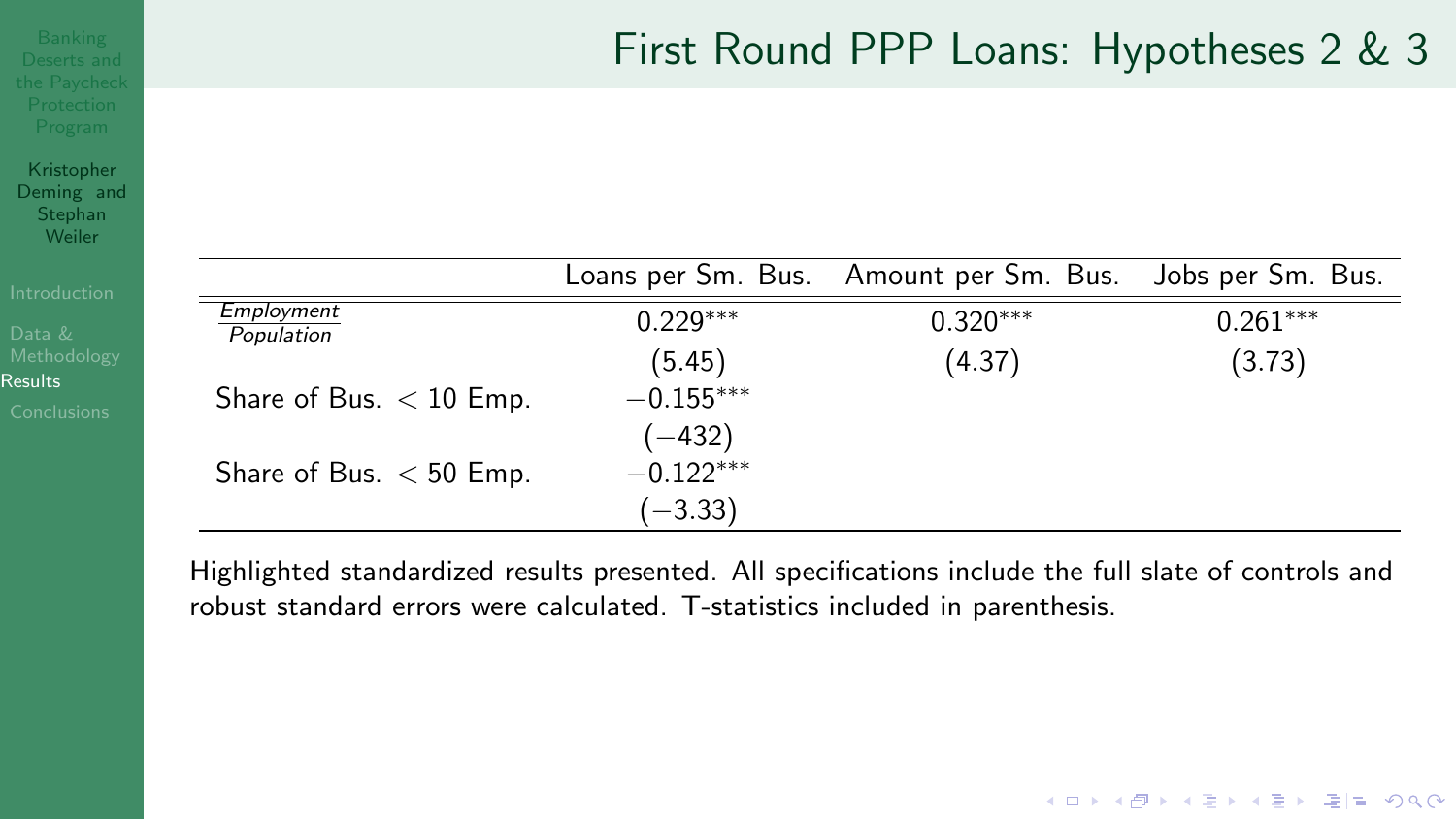### Round 2 Loan Sample

K ロ ▶ K 何 ▶ K ヨ ▶ K ヨ ▶ 그리도 K 9 Q (N

#### Kristopher Deming and **Stephan** Weiler

[Results](#page-7-0)

- The Paycheck Protection Program evolved as time went on.
	- Some of the restrictions on lenders were loosened to make the disbursement of loans easier.
- To capture the changing nature of the program we also use the sample of loans from when the regulations were changed after the first round.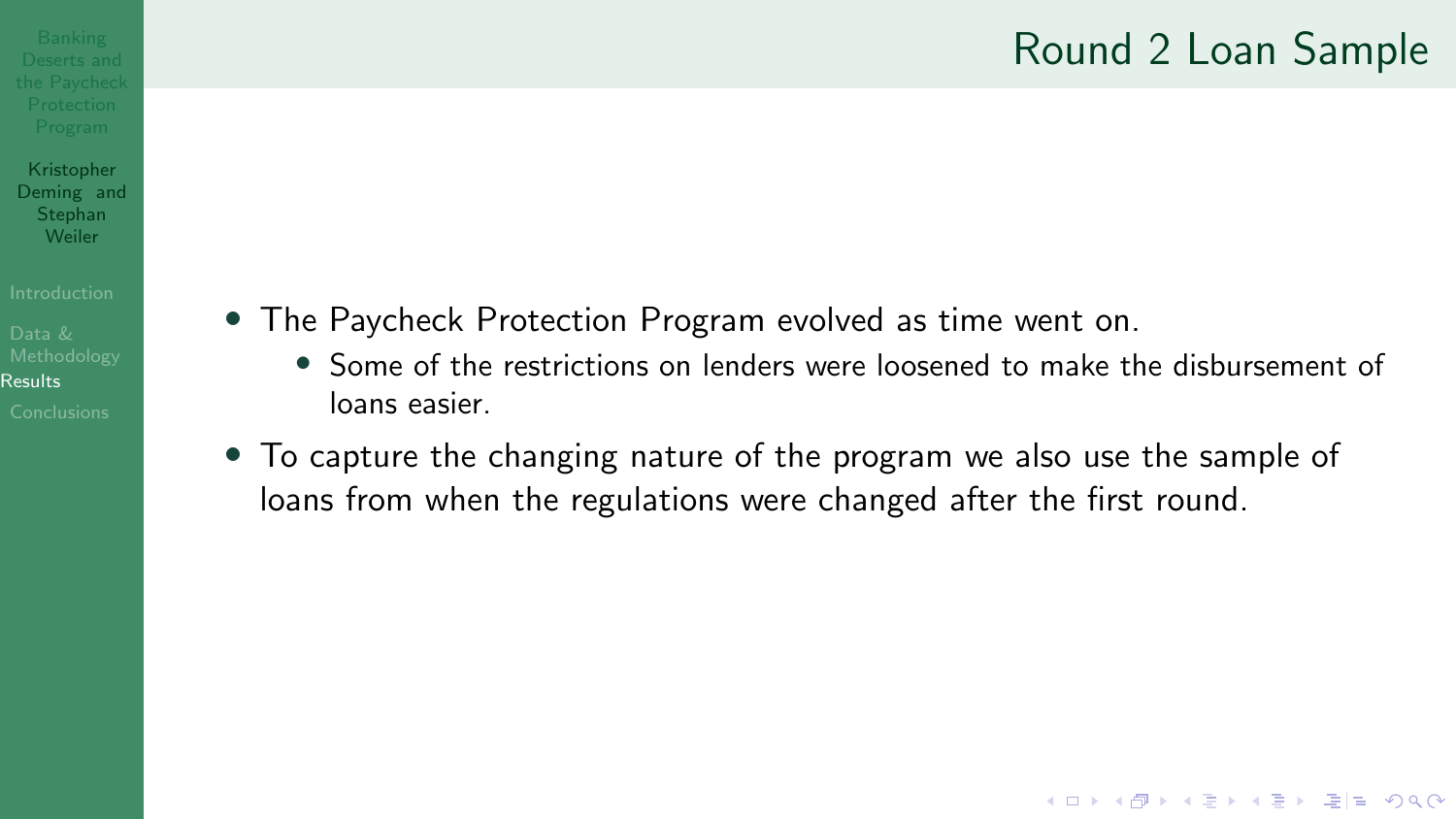### $\mathsf{Round}\ 2\ \mathsf{Results}\$

Kristopher Stephan<br>Weiler

- Deming and  **Hypothesis 1:**
- Commuting zones with a higher concentration of banks still received more PPP loans (0.700∗∗∗). [Introduction](#page-2-0)
- $P_{\text{data}}$  & Diminishing returns to the number of banks are also present for the 2nd round of Methodology loans (-0.317<sup>∗∗</sup>).
- [Results](#page-7-0)  **Bank Headquarters were not a significant factor in the second round.** 
	- Hypothesis 2:
		- Commuting Zones with stronger labor markets received more loans, but the result is not as strong as the previous results (0.103<sup>∗</sup>).
	- Hypothesis 3:
		- The CZs with the a greater share of the smallest businesses still received fewer loans in the second round of funding (Less than 10: -0.096<sup>∗</sup>; Less than 50:  $-0.133$ <sup>∗∗∗∗</sup>).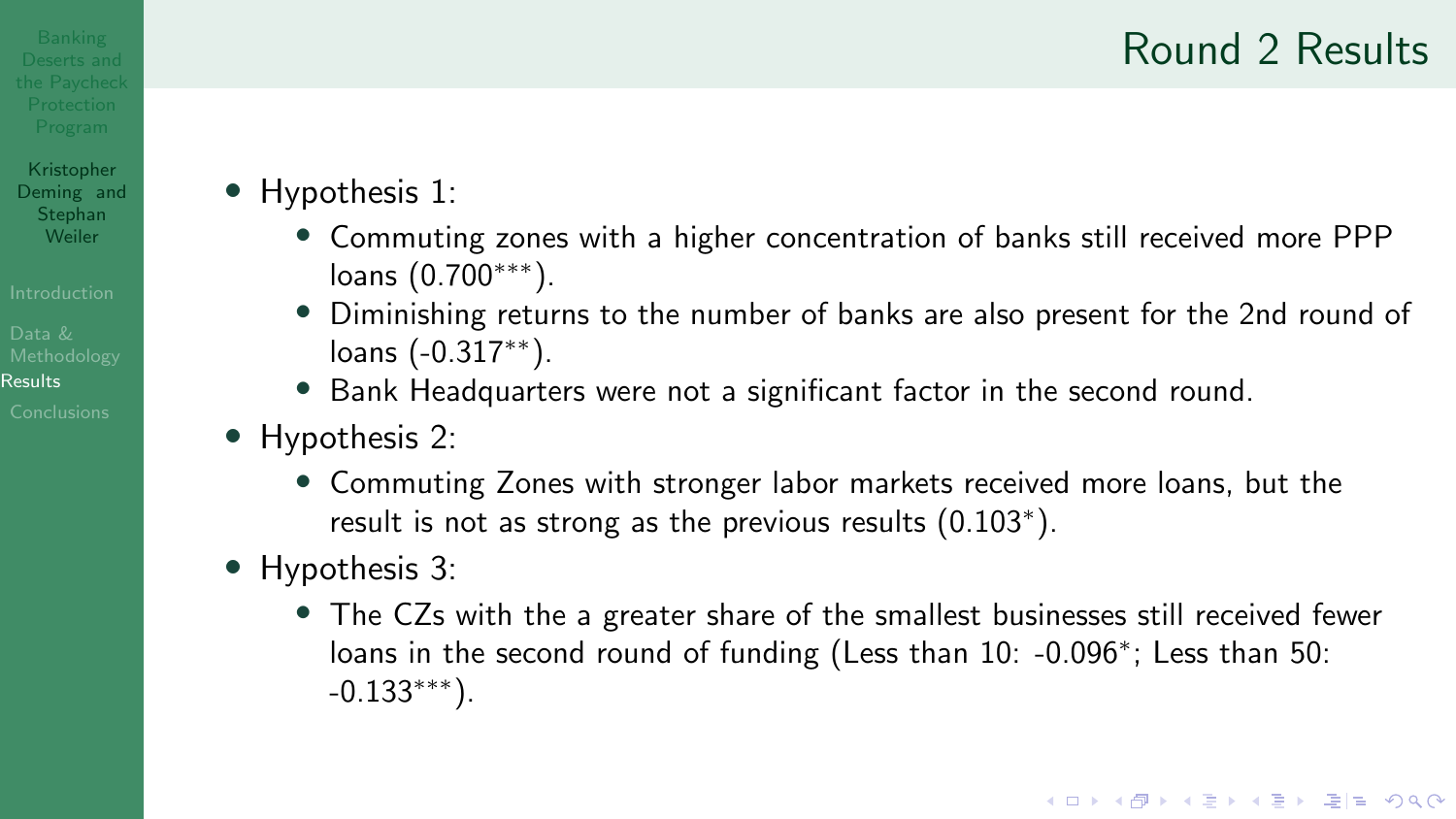K ロ ▶ K 何 ▶ K 로 ▶ K 로 ▶ (토) ▶ (0) 0) 0

# Kristopher

Deming and **Stephan** Weiler

[Results](#page-7-0)

- Part of the regulation change after the first round of funding was allowing fntech companies to make PPP loans.
	- Fintech companies rely more on automation to make lending decisions.
- Fintech companies are able to make loans remotely, so borrowers are not geographically constrained.
	- This may reduce the inequality of access that originally existed in the PPP.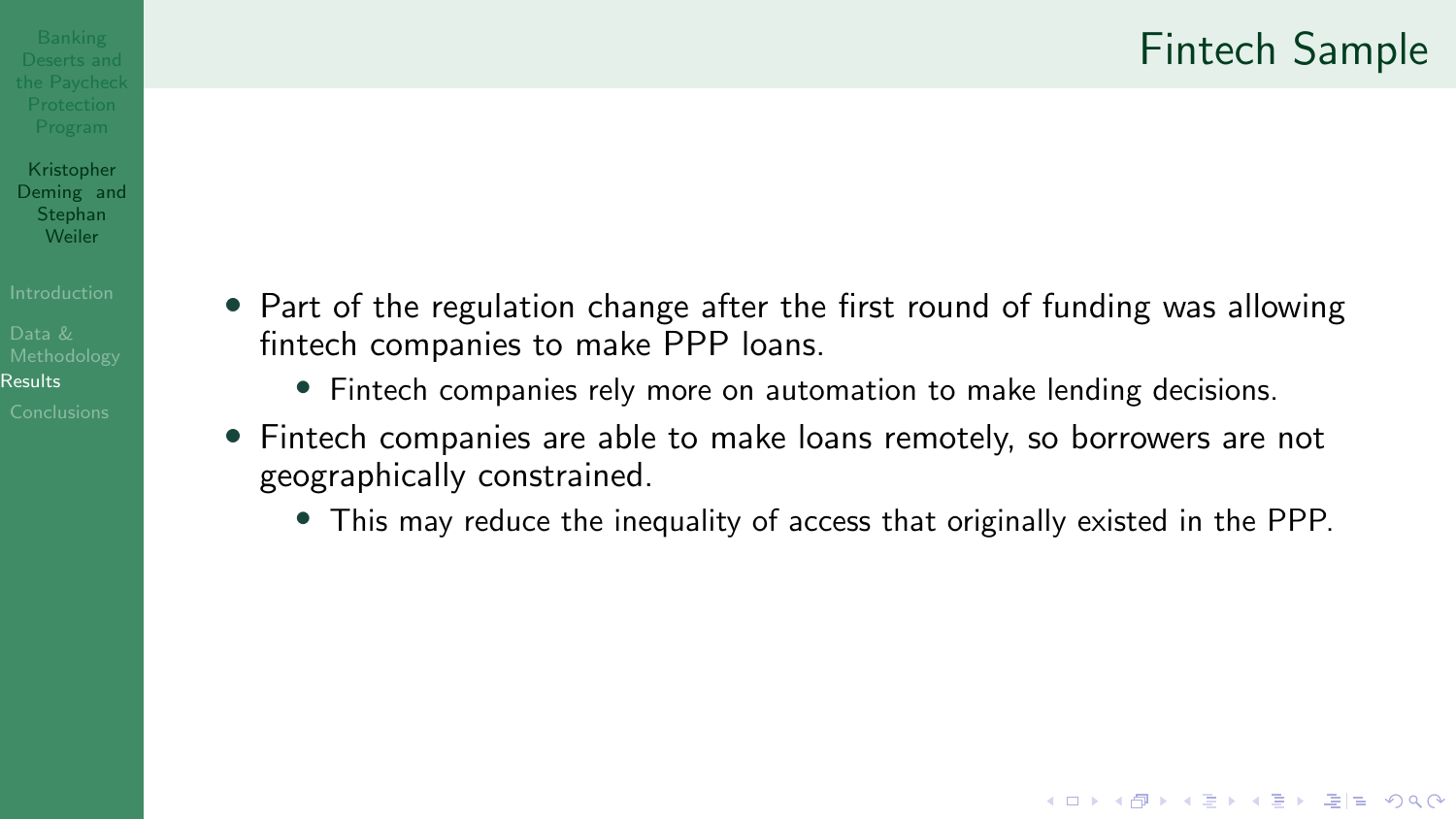#### $\mathsf{P}_\mathsf{s}$ <sup>Banking</sup> and Fintech Results the Paycheck  $\mathsf{F}_\mathsf{t}$  and  $\mathsf{F}_\mathsf{t}$

Kristopher Stephan<br>Weiler

Deming and **•** Hypothesis 1:

- CZs with fewer banks received more of the fintech loans (0.634<sup>\*\*\*</sup>).
- **•** These CZs also received a greater total amount per small business (0.724<sup>\*\*\*</sup>).
- **More jobs per small business were retained with the fintech sample in high Data & Data Bata Bata Bata Bata B**<br>Data **banking CZs (0.701\*\*\*)**. banking CZs  $(0.701***)$ .
- [Results](#page-7-0)  $\overline{\phantom{a}}$  **[Conclusions](#page-16-0) •** Hypothesis 2:
	- Places with a relatively stronger labor market did not get more of the fintech loans.
	- Hypothesis 3:
		- CZs with a higher share of small businesses with less than 10 employees were not disadvantaged for the fntech loans, but CZs with a greater share of small businesses with less than 50 employees did receive signifcantly fewer fntech PPP loans (-0.173∗∗∗).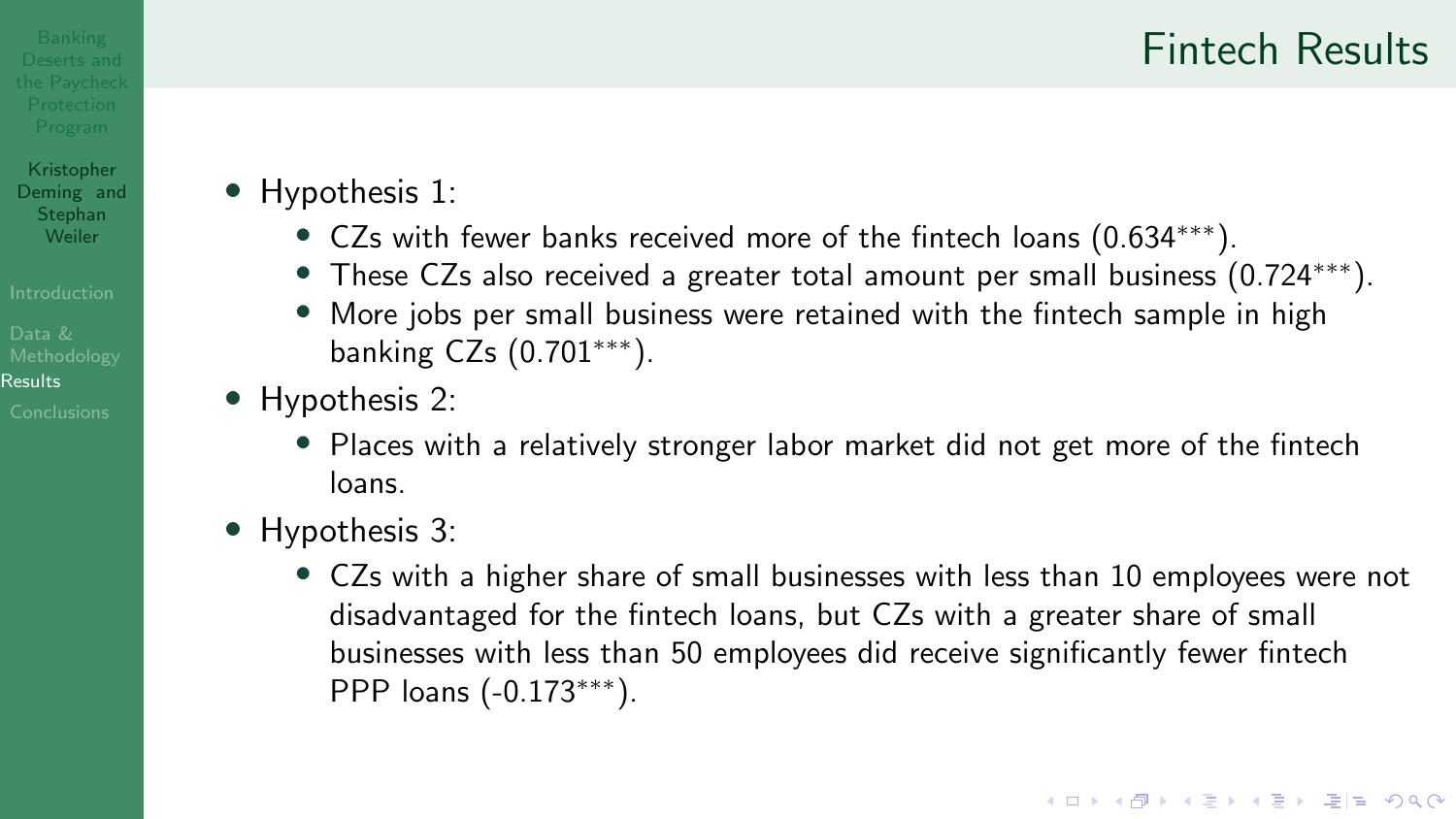<span id="page-16-0"></span>

Kristopher Deming and **Stephan** Weiler

[Conclusions](#page-16-0)

### **Conclusions**

K ロ ▶ K 御 ▶ K 君 ▶ K 君 ▶ (君) 第1章 1990년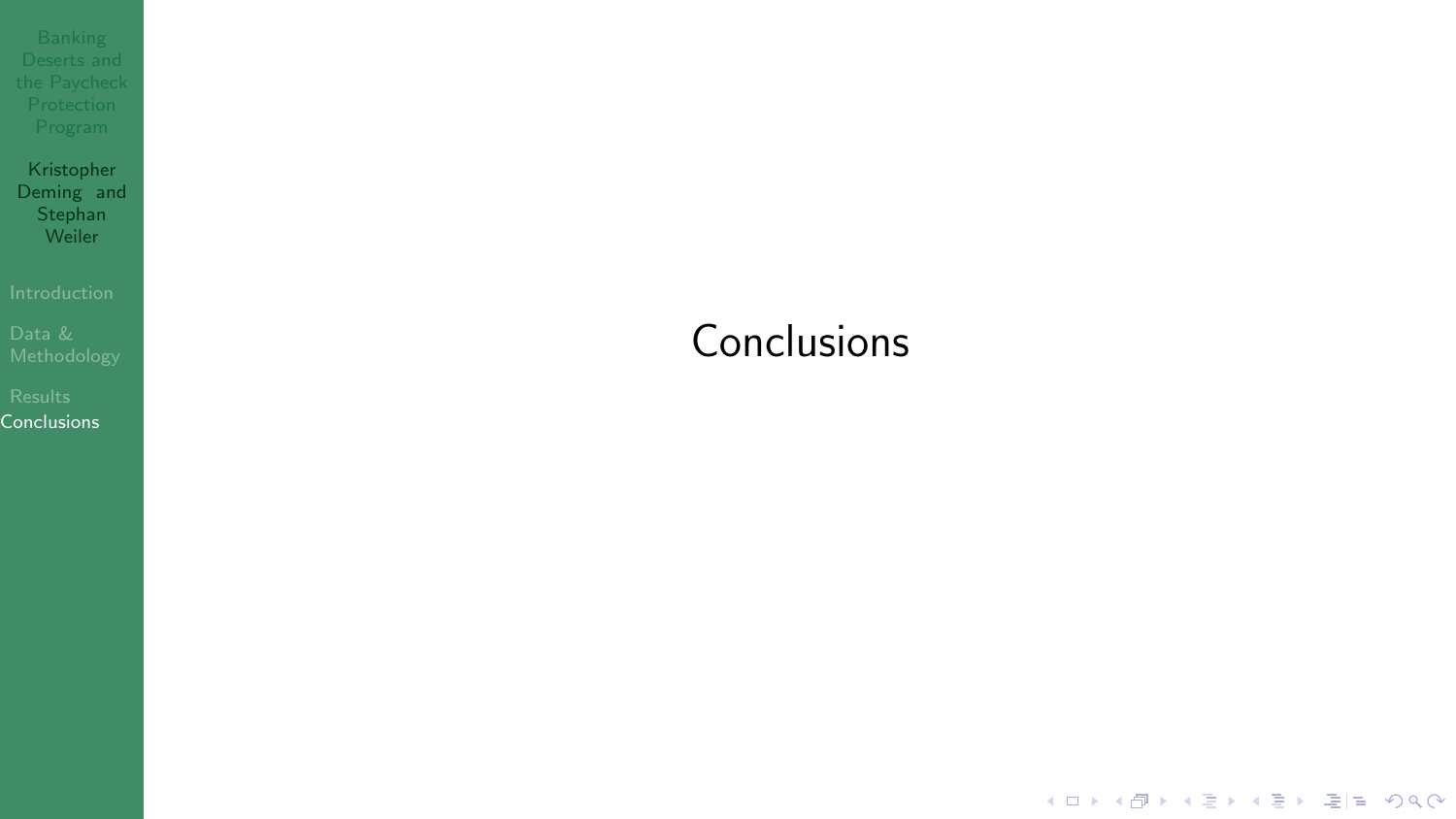K ロ ▶ K 何 ▶ K ヨ ▶ K ヨ ▶ 그리도 K 9 Q (N

#### Kristopher Deming and **Stephan** Weiler

- An existing relationship with a bank is beneficial for businesses.
- [Introduction](#page-2-0) Banks can utilize "soft" information and "relational lending" when making lending decisions.
- [Results](#page-7-0) We find evidence that access to banks mattered for receiving PPP loans.
	- Places with a higher concentration of banks received a higher number of PPP loans.
	- This held when we examined the program in total, frst round loans, and second round loans.
	- Fintech loans improved access and went to places with fewer banks per person.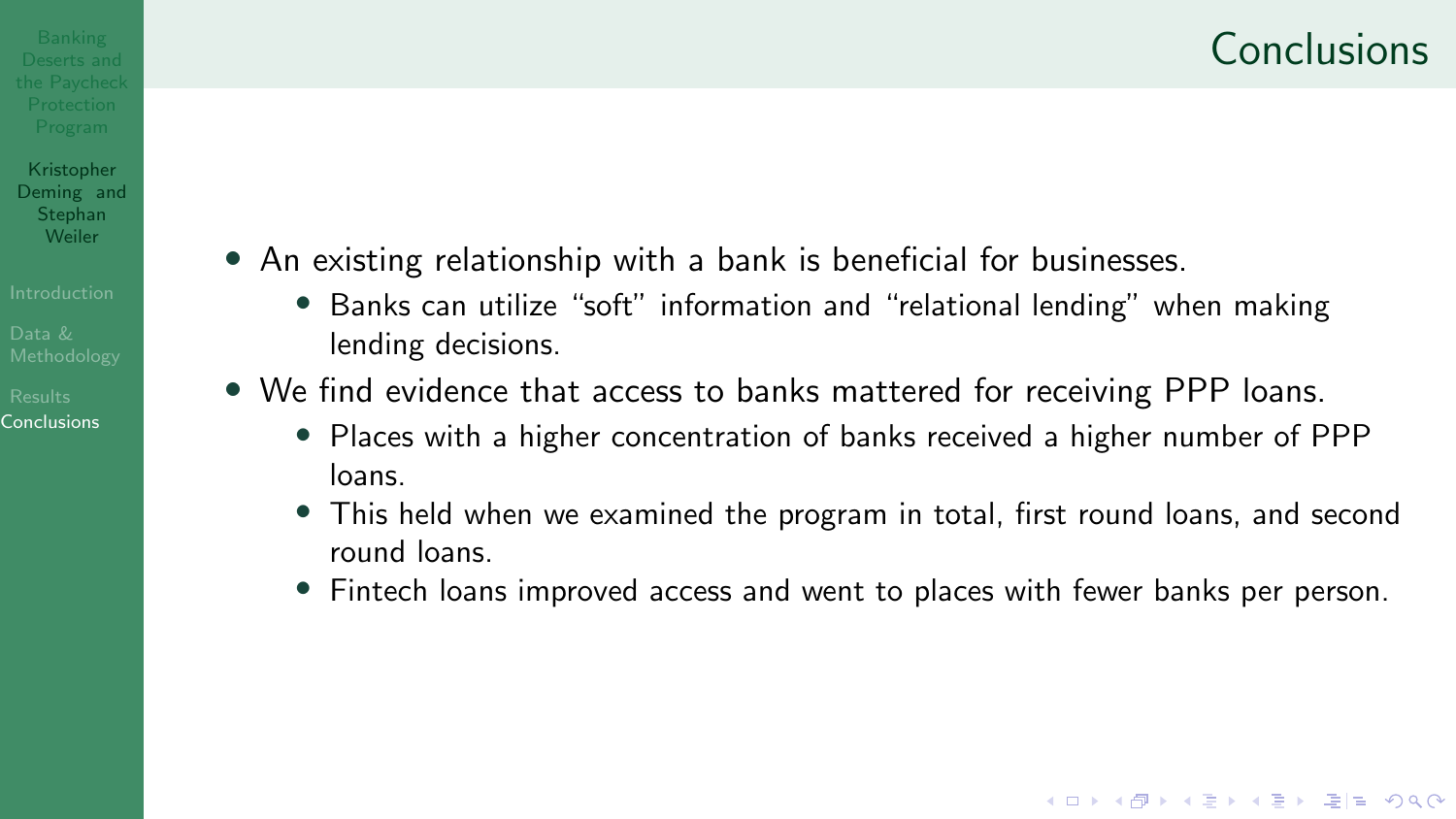K ロ ▶ K 何 ▶ K ヨ ▶ K ヨ ▶ 그리도 K 9 Q (N

#### Kristopher Deming and

**Stephan** Weiler

- 
- 
- $\mathbf{I}_{\text{Introduction}}$  $\mathbf{I}_{\text{Introduction}}$  $\mathbf{I}_{\text{Introduction}}$   $\blacksquare$   $\blacksquare$  Access to banks should be taken into account for future similar programs.
- $D_{\text{data}}$  & Fintech can be a solution to the issue of access and should be part of future  $R_{\text{esults}}$  **policy.**<br>Conclusions **Conclusions** 
	- More policies are needed to support community banks and increase access to community banks.
	- Targeting the loans toward regions that faced particularly stark economic shocks would have help equalize the distribution.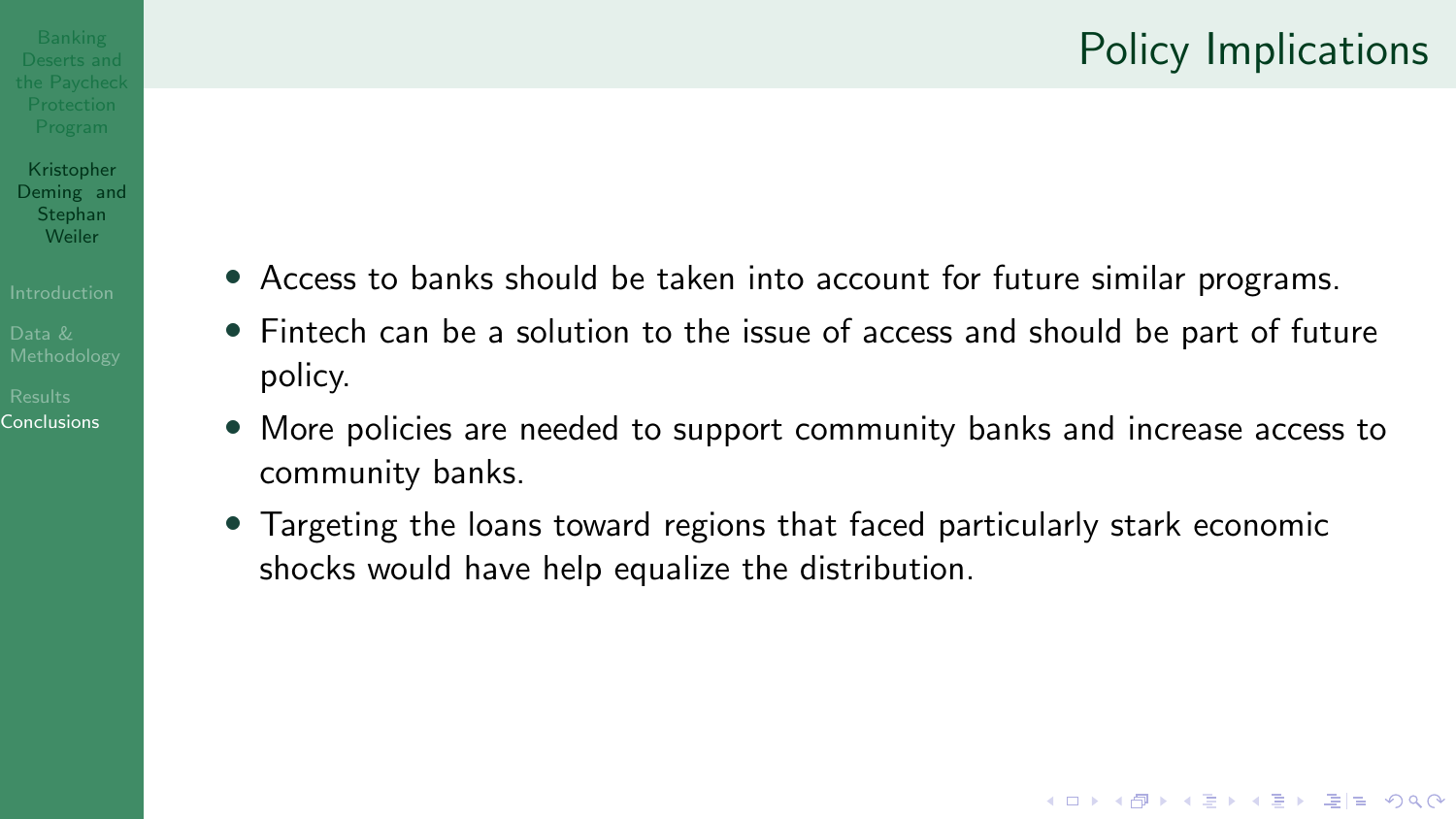<span id="page-19-0"></span>

Kristopher Deming and Stephan<br>Weiler

[Results](#page-7-0)<br>Conclusions

## Questions?

Kristopher Deming Stephan Weiler

demingkr@msu.edu stephan.weiler@colostate.edu

K ロ ▶ K 個 ▶ K 결 ▶ K 결 ▶ (결) ≥ 10 Q Q Q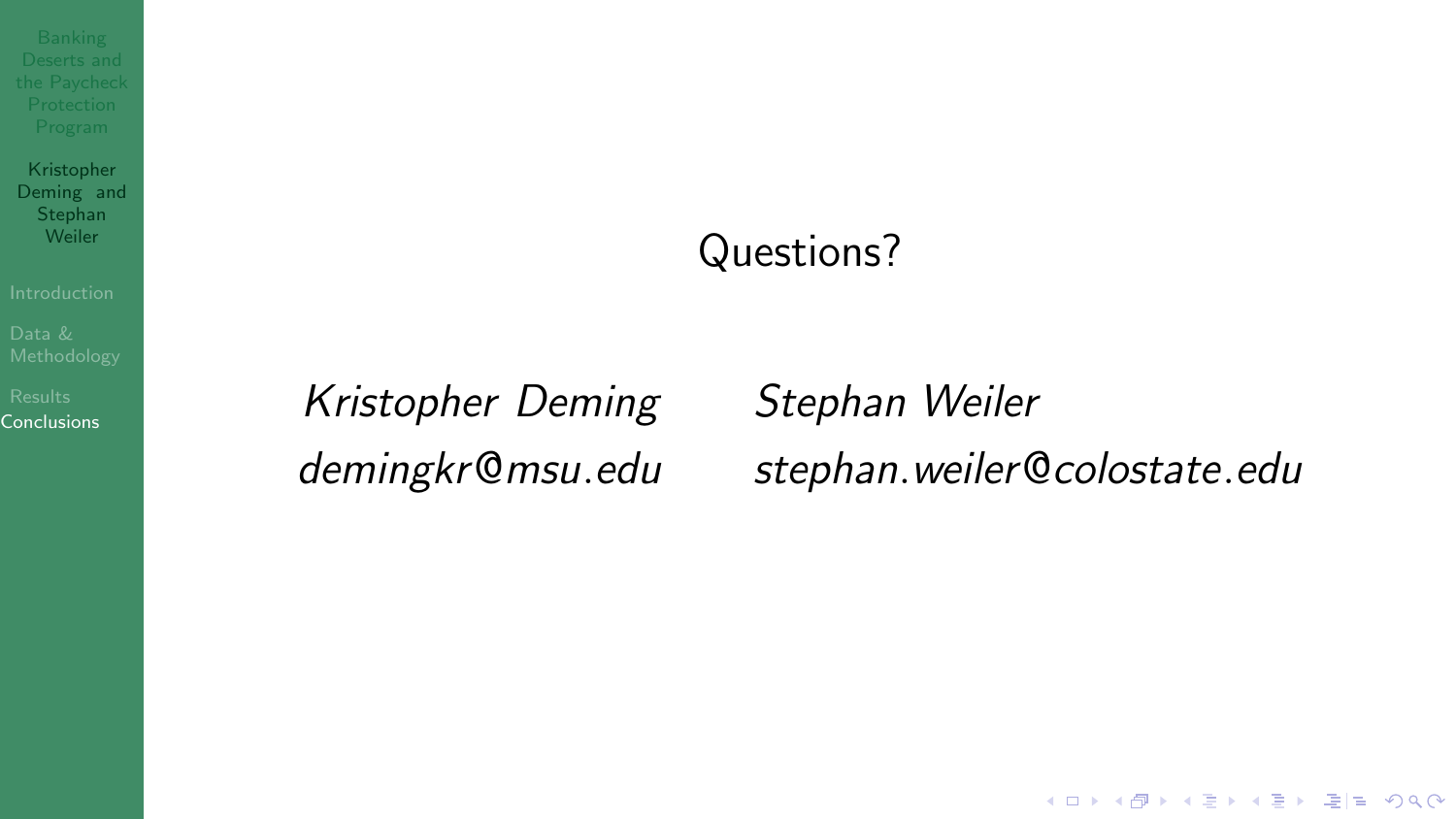### Number of PPP Loans by Bank Type

|                                               | (1)                       | (2)                       | (3)                       |
|-----------------------------------------------|---------------------------|---------------------------|---------------------------|
| Banks + C.U.s per 10k people                  | $1.002***$<br>(0.0102)    |                           |                           |
| $(Banks + C.U.s per 10k people)^2$            | $-0.527***$<br>(0.000280) |                           |                           |
| Banks per 10k people                          |                           | $1.030***$<br>(0.0112)    |                           |
| (Banks per 10k people) <sup>2</sup>           |                           | $-0.552***$<br>(0.000293) |                           |
| C.U.s per 10k people                          |                           | $-0.019$<br>(0.0288)      | $-0.049$<br>(0.0282)      |
| $(C.U.s per 10k people)^2$                    |                           | 0.044<br>(0.0126)         | 0.049<br>(0.0120)         |
| Comm. Banks per 10k people                    |                           |                           | $1.171***$<br>(0.00888)   |
| (Comm. Banks per 10k people) <sup>2</sup>     |                           |                           | $-0.581***$<br>(0.000236) |
| Non-Comm. Banks per 10k people                |                           |                           | $0.367***$<br>(0.0151)    |
| (Non-Comm. Banks per 10k people) <sup>2</sup> |                           |                           | $-0.247***$<br>(0.00225)  |
| Bank HQs per 10k people                       | $0.333**$<br>(0.0284)     | $0.305**$<br>(0.0302)     | 0183<br>(0.0292)          |
| (Bank HQs per 10k people) <sup>2</sup>        | $-0.115$<br>(0.00336)     | $-0.109$<br>(0.00350)     | $-0.026$<br>(0.00352)     |

Kristopher Deming and **Stephan** Weiler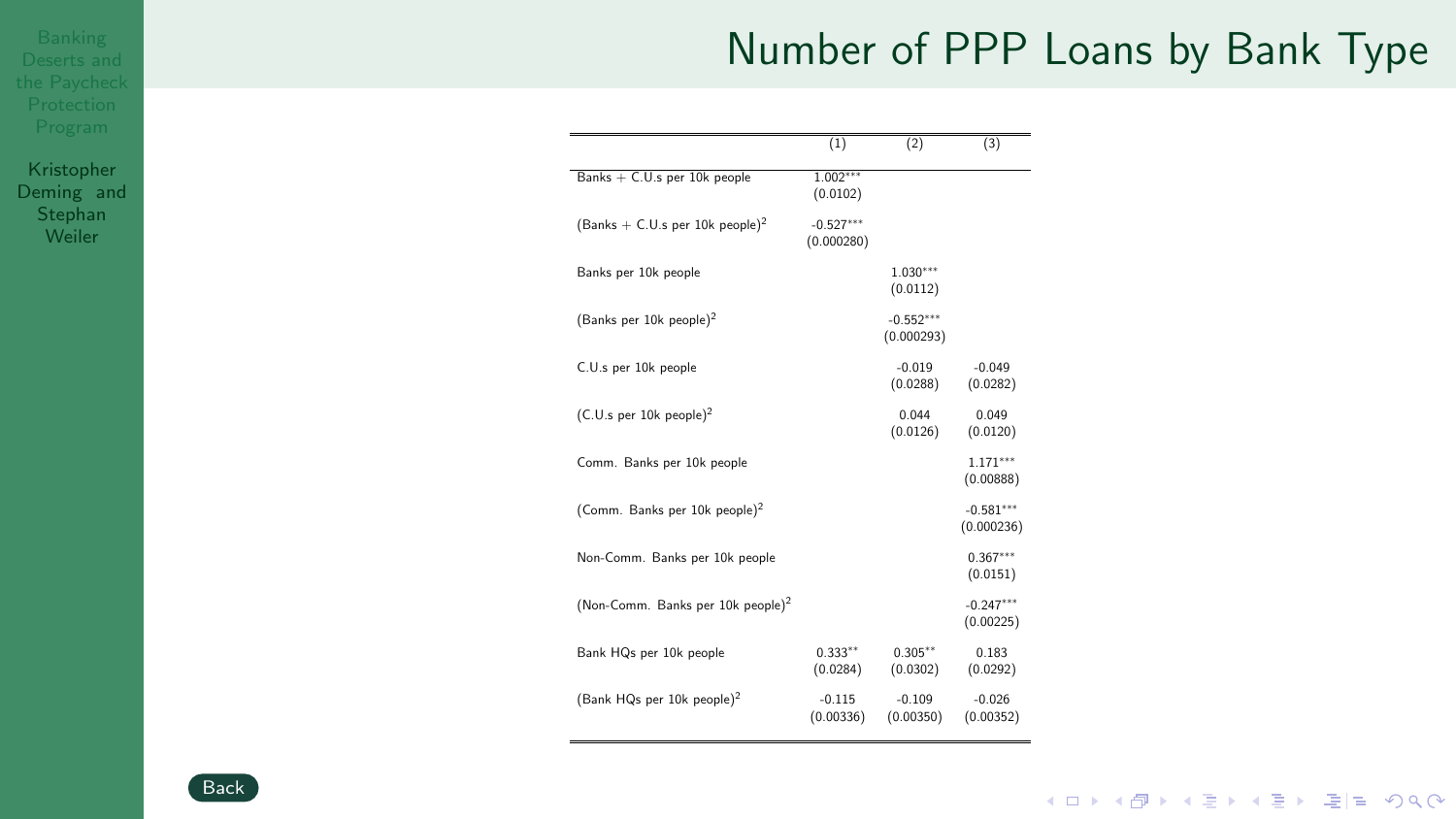## Number of PPP Loans: Rural/Micro

Kristopher Deming and Stephan Weiler

|                                        | (1)        | (2)         | (3)           |
|----------------------------------------|------------|-------------|---------------|
|                                        | Loans      | Loan Amount | Jobs Retained |
| Banks $+$ C.U.s per 10k people         | $0.260***$ | $-0.086$    | $-0.053$      |
|                                        | (3.30)     | $(-1.31)$   | $(-0.81)$     |
| Bank HQs per 10k people                | 0.071      | $-0.018$    | $-0.021$      |
|                                        | (0.78)     | $(-0.35)$   | $(-0.31)$     |
| $(Banks + C.U.s per 10k people)^2$     | $-0.106$   | $-0.051$    | $-0.060$      |
|                                        | $(-1.34)$  | $(-1.05)$   | $(-1.18)$     |
| (Bank HQs per 10k people) <sup>2</sup> | 0.059      | 0.049       | 0.082         |
|                                        | (0.43)     | (0.71)      | (0.84)        |
| Micro                                  | $-0.024*$  | $-0.002$    | 0.031         |
|                                        | $(-1.92)$  | $(-0.07)$   | (1.47)        |
| Rural                                  | $-0.001$   | $-0.032$    | 0.005         |
|                                        | $(-0.03)$  | $(-0.86)$   | (0.14)        |



K ロ ▶ K 御 ▶ K 결 ▶ K 결 ▶ [결] ≥ 10 Q @